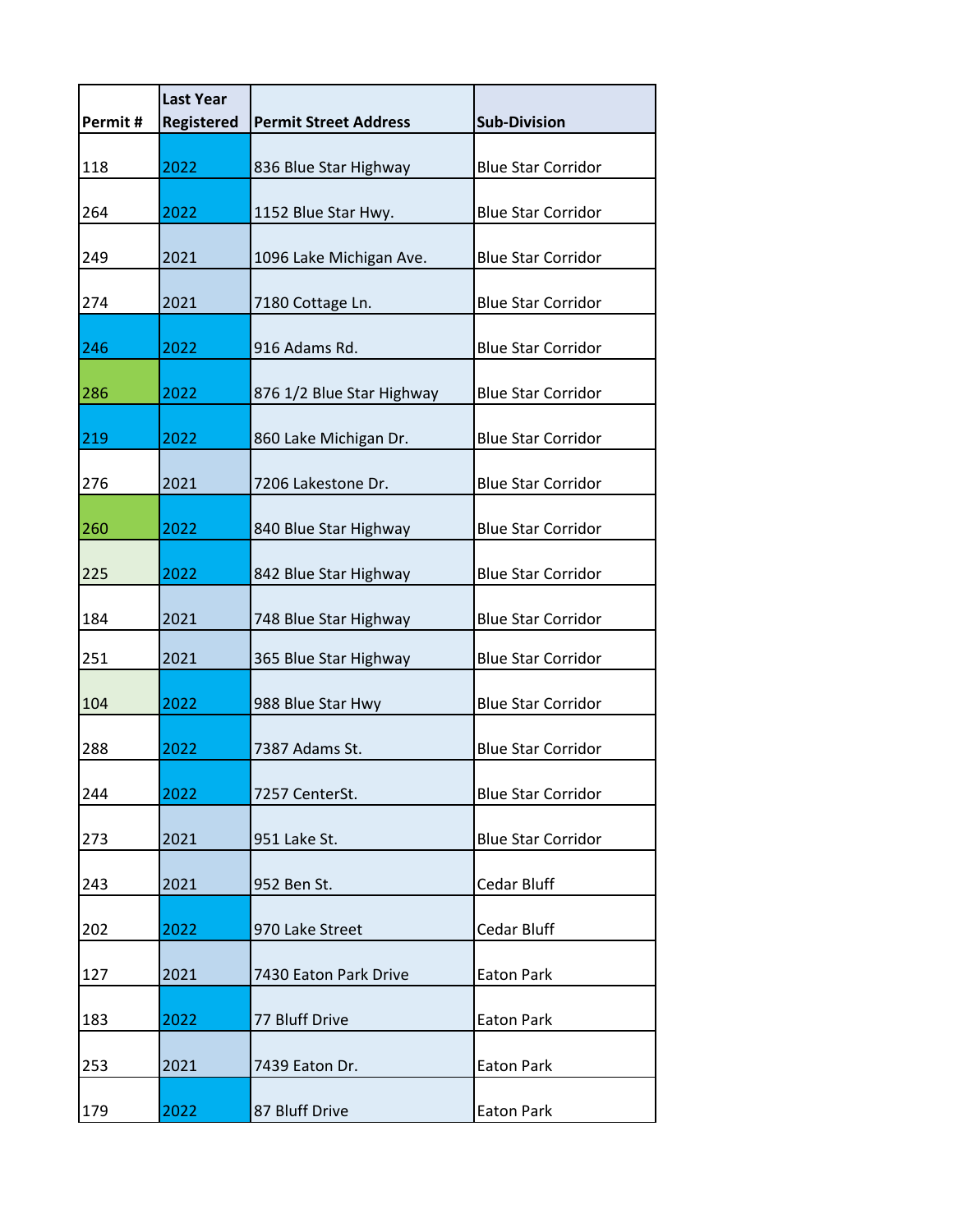| 185 | 2022 | 82 Bluff Drive          | <b>Eaton Park</b>         |
|-----|------|-------------------------|---------------------------|
| 196 | 2021 | 7173 Lakeview Terrace   | <b>Glenn Haven Shores</b> |
| 128 | 2021 | 7145 Lake Forest Drive  | <b>Glenn Haven Shores</b> |
| 135 | 2021 | 1071 Ravine Road        | <b>Glenn Haven Shores</b> |
| 268 | 2022 | 1093 Midway Dr.         | <b>Glenn Haven Shores</b> |
| 237 | 2022 | 1031 Midway Dr.         | <b>Glenn Haven Shores</b> |
| 267 | 2021 | 1057 Orchard Ave.       | <b>Glenn Haven Shores</b> |
| 298 | 2022 | 7181 Lakeview Terrace   | <b>Glenn Haven Shores</b> |
| 176 | 2022 | 7095 Orchard Lake Drive | <b>Glenn Shores</b>       |
| 263 | 2021 | 7147 Golfmere Dr.       | <b>Glenn Shores</b>       |
| 265 | 2022 | 1140 Edgewater Terrace  | <b>Glenn Shores</b>       |
| 285 | 2022 | 1109 Edgewater Terrace  | <b>Glenn Shores</b>       |
| 275 | 2021 | 1110 Golfmere Dr.       | <b>Glenn Shores</b>       |
| 271 | 2021 | 7185 Orchard Lake Dr.   | <b>Glenn Shores</b>       |
| 152 | 2022 | 7177 Orchard Lake Drive | <b>Glenn Shores</b>       |
| 222 | 2021 | 7111 Maple              | <b>Glenn Shores</b>       |
| 281 | 2022 | 7125 Maple Ave.         | <b>Glenn Shores</b>       |
| 126 | 2022 | 7141 Maple Avenue       | <b>Glenn Shores</b>       |
| 284 | 2022 | 1190 Cherry Drive       | <b>Glenn Shores</b>       |
| 257 | 2021 | 1178 Cherry Dr.         | <b>Glenn Shores</b>       |
| 132 | 2022 | 1187 Cherry Drive       | <b>Glenn Shores</b>       |
| 164 | 2021 | 1188 Hickory            | <b>Glenn Shores</b>       |
| 146 | 2021 | 7160 Maple Avenue       | <b>Glenn Shores</b>       |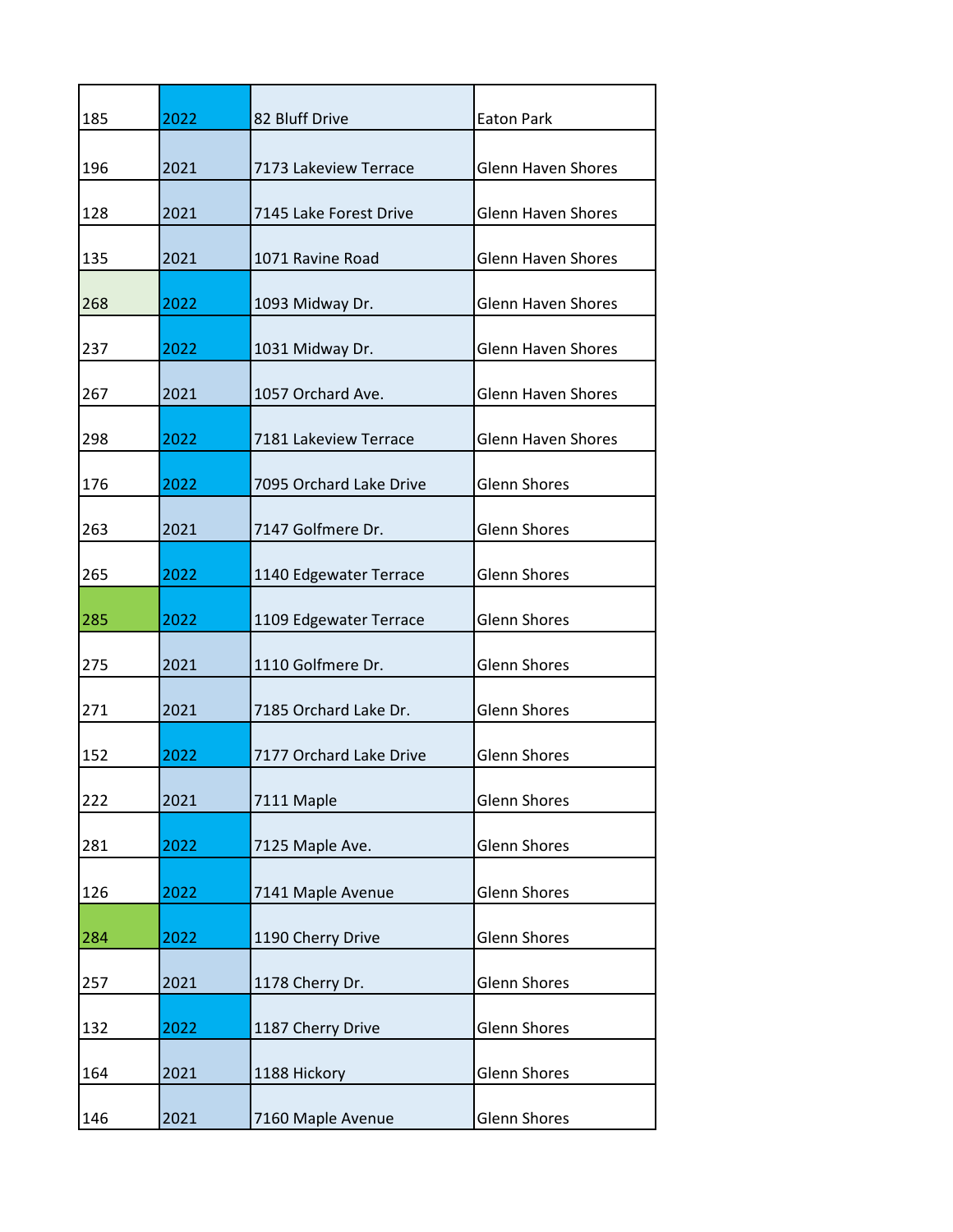| 138 | 2022 | 7145 Maple Avenue     | <b>Glenn Shores</b> |
|-----|------|-----------------------|---------------------|
| 262 | 2021 | 7118 Maple Ave.       | <b>Glenn Shores</b> |
| 293 | 2022 | 7183 Lakeview Terrace | <b>Glenn Shores</b> |
| 256 | 2021 | 653 Lakeshore Dr.     | Miami Park          |
| 158 | 2021 | 7241 Lakeview Avenue  | Miami Park          |
| 280 | 2022 | 7229 Lakeview Ave.    | Miami Park          |
| 259 | 2022 | 7227 Lakeview Ave.    | Miami Park          |
| 143 | 2021 | 643 Lakeshore Drive   | Miami Park          |
| 148 | 2022 | 7256 Lakeview Avenue  | Miami Park          |
| 221 | 2021 | 7248 Lakeview Ave.    | Miami Park          |
| 234 | 2021 | 7259 Beach Dr.        | Miami Park          |
| 182 | 2021 | 7251 Beach Drive      | Miami Park          |
| 109 | 2022 | 7242 Lakeview Ave.    | Miami Park          |
| 289 | 2022 | 7234 Lakeview Ave.    | Miami Park          |
| 247 | 2022 | 7232 Lakeview         | Miami Park          |
| 235 | 2022 | 7245 E. Beach St.     | Miami Park          |
| 283 | 2022 | 7206 Lakeview Ave.    | Miami Park          |
| 245 | 2022 | 7258 Beach Dr.        | Miami Park          |
| 161 | 2022 | 7256 Beach St.        | Miami Park          |
| 240 | 2022 | 7224 E. Beach Drive   | Miami Park          |
| 282 | 2022 | 7229 Atlantic Ave.    | Miami Park          |
| 147 | 2021 | 7266 Atlantic Avenue  | Miami Park          |
| 105 | 2021 | 7264 Atlantic Avenue  | Miami Park          |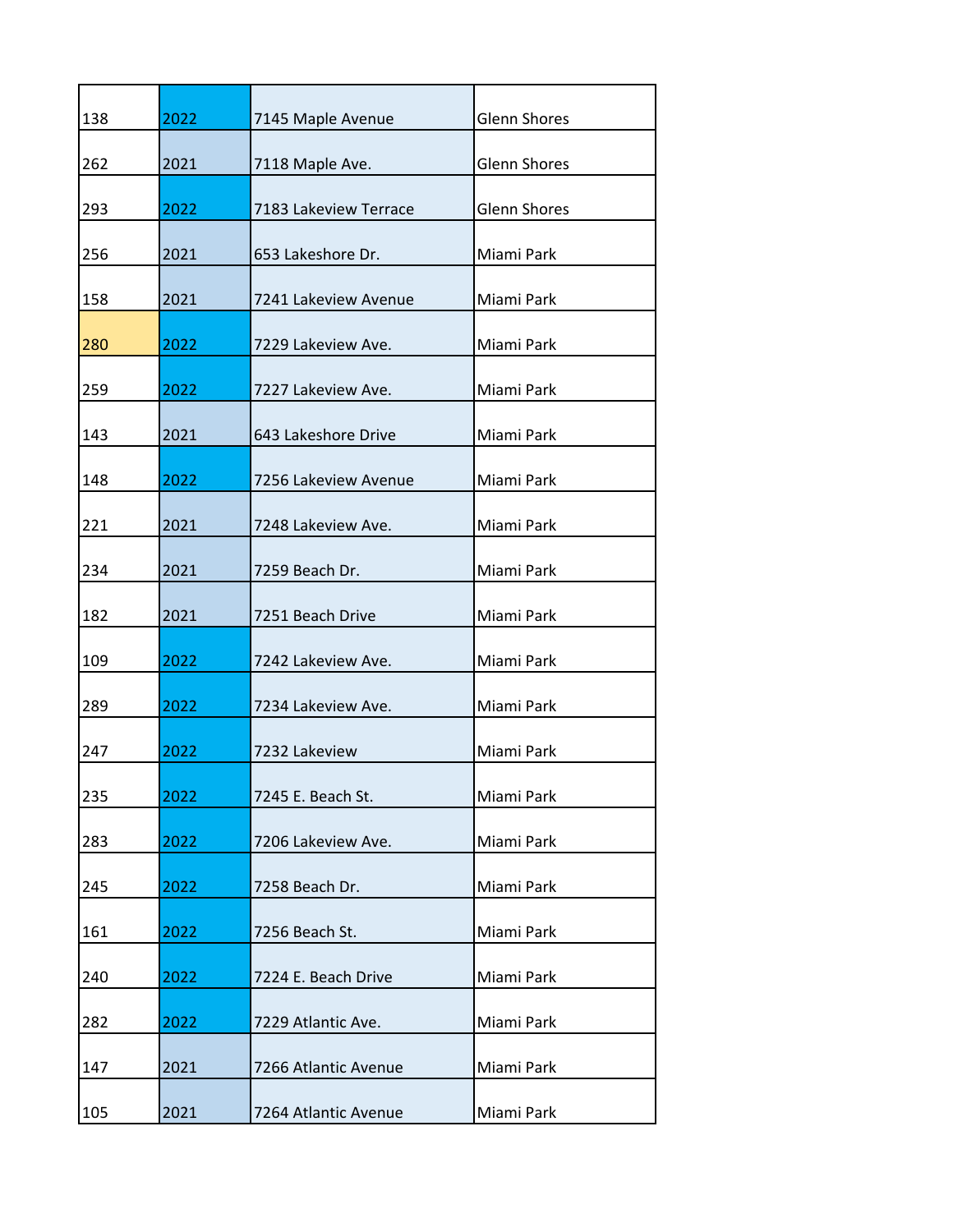| 294 | 2022 | 7262 Atlantic Ave.         | Miami Park   |
|-----|------|----------------------------|--------------|
| 134 | 2021 | 619 Lakeshore Drive        | Miami Park   |
| 192 | 2021 | 7254 Miami Avenue          | Miami Park   |
| 142 | 2021 | 7249 Orchard Road          | Miami Park   |
| 242 | 2022 | 7244 Miami Ave.            | Miami Park   |
| 139 | 2022 | 7242 Miami Street          | Miami Park   |
| 165 | 2020 | 7232 Miami Avenue          | Miami Park   |
| 226 | 2021 | 7230 Miami Ave.            | Miami Park   |
| 116 | 2022 | 7271 Pacific Avenue        | Miami Park   |
| 272 | 2021 | 7242 Orchard Dr.           | Miami Park   |
| 166 | 2021 | 7240 Orchard Road          | Miami Park   |
| 232 | 2021 | 7228 Orchard Rd.           | Miami Park   |
| 180 | 2022 | 7216 Orchard Road          | Miami Park   |
| 103 | 2022 | 7254 Pacific Avenue        | Miami Park   |
| 212 | 2021 | 7222 Pacific Avenue        | Miami Park   |
| 233 | 2022 | 7212 Pacific Ave.          | Miami Park   |
| 296 | 2022 | 7225 E Beach               | Miami Park   |
| 297 | 2022 | 7227 E Beach               | Miami Park   |
| 154 | 2021 | 568 Mozart Court           | Mt. Pleasant |
| 292 | 2022 | 7163 Baseline Rd           | North Shore  |
| 145 | 2022 | 63 North Shore Drive       | North Shore  |
| 101 | 2022 | 58 Lincoln Avenue          | North Shore  |
| 157 | 2022 | 95 North Shore Drive North | North Shore  |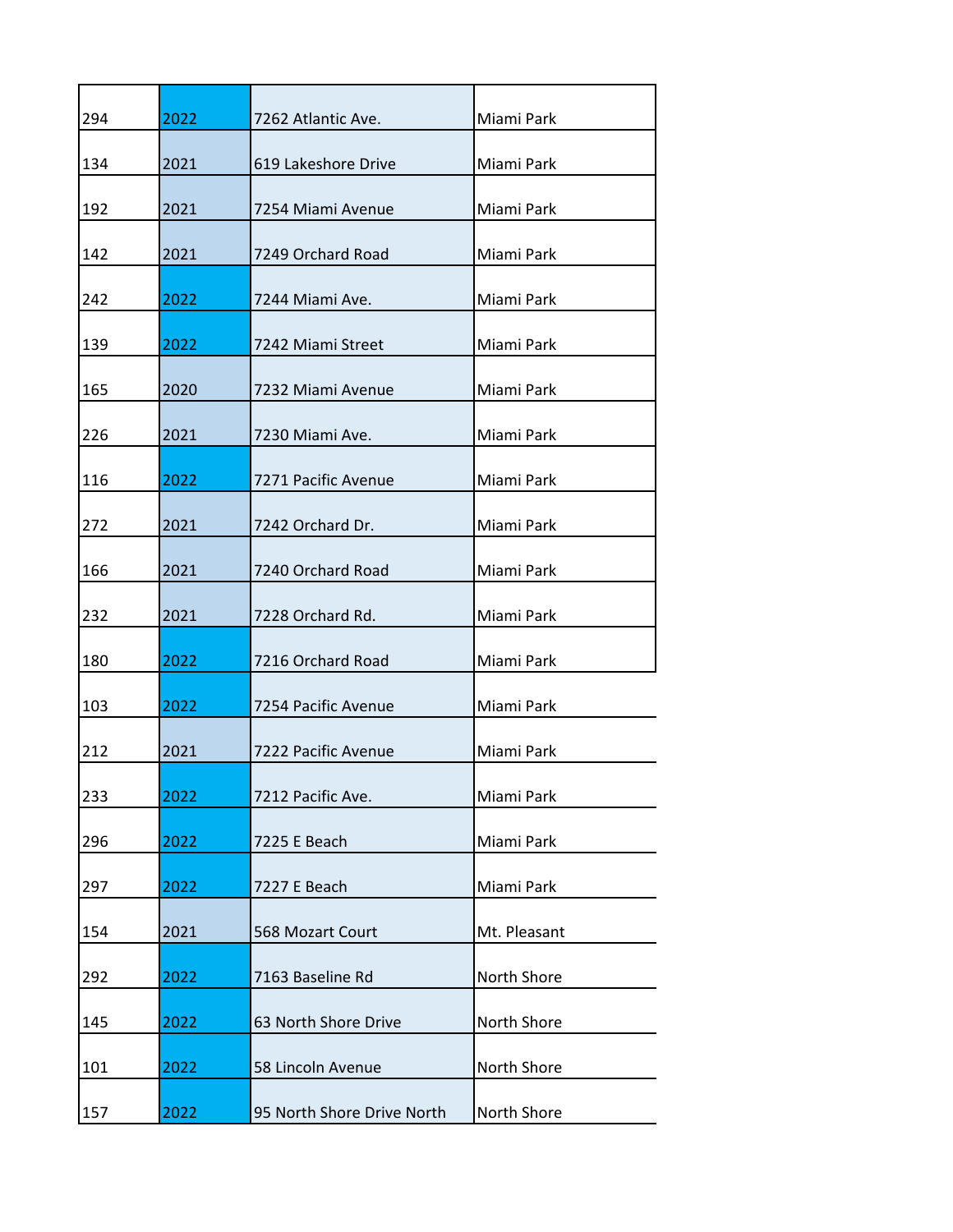| 214 | 2022 | 81 North Shore Dr.        | North Shore |
|-----|------|---------------------------|-------------|
| 278 | 2022 | 35 North Shore Dr. North  | North Shore |
| 108 | 2022 | 7429 Baseline Road        | North Shore |
| 270 | 2021 | 195 74th St.              | North Shore |
| 178 | 2021 | 7329 North Shore Drive    | North Shore |
| 261 | 2022 | 7343 Beachview Dr.        | North Shore |
| 229 | 2022 | 139 74th St.              | North Shore |
| 124 | 2022 | 7360 101st Avenue         | North Shore |
| 170 | 2021 | 65 Bluff Drive            | North Shore |
| 133 | 2022 | 82 O'Sullivan Drive       | North Shore |
| 254 | 2022 | 86 O'Sullivan Dr.         | North Shore |
| 204 | 2021 | 8 North Shore Drive North | North Shore |
| 279 | 2022 | 19 North Shore Dr.        | North Shore |
| 144 | 2022 | 5 Columbine Drive         | North Shore |
| 209 | 2022 | 800 North Shore Dr        | North Shore |
| 216 | 2022 | 800 North Shore Annex     | North Shore |
| 217 | 2022 | 800 North Shore Annex     | North Shore |
| 189 | 2022 | 7371 North Shore Drive    | North Shore |
| 269 | 2021 | 7372 North Shore Dr.      | North Shore |
| 106 | 2021 | 86 Euclid Avenue          | North Shore |
| 258 | 2021 | 69 Pershing               | North Shore |
| 160 | 2021 | 7383 Adams St.            | North Shore |
| 188 | 2021 | 7435 Washington Street    | North Shore |